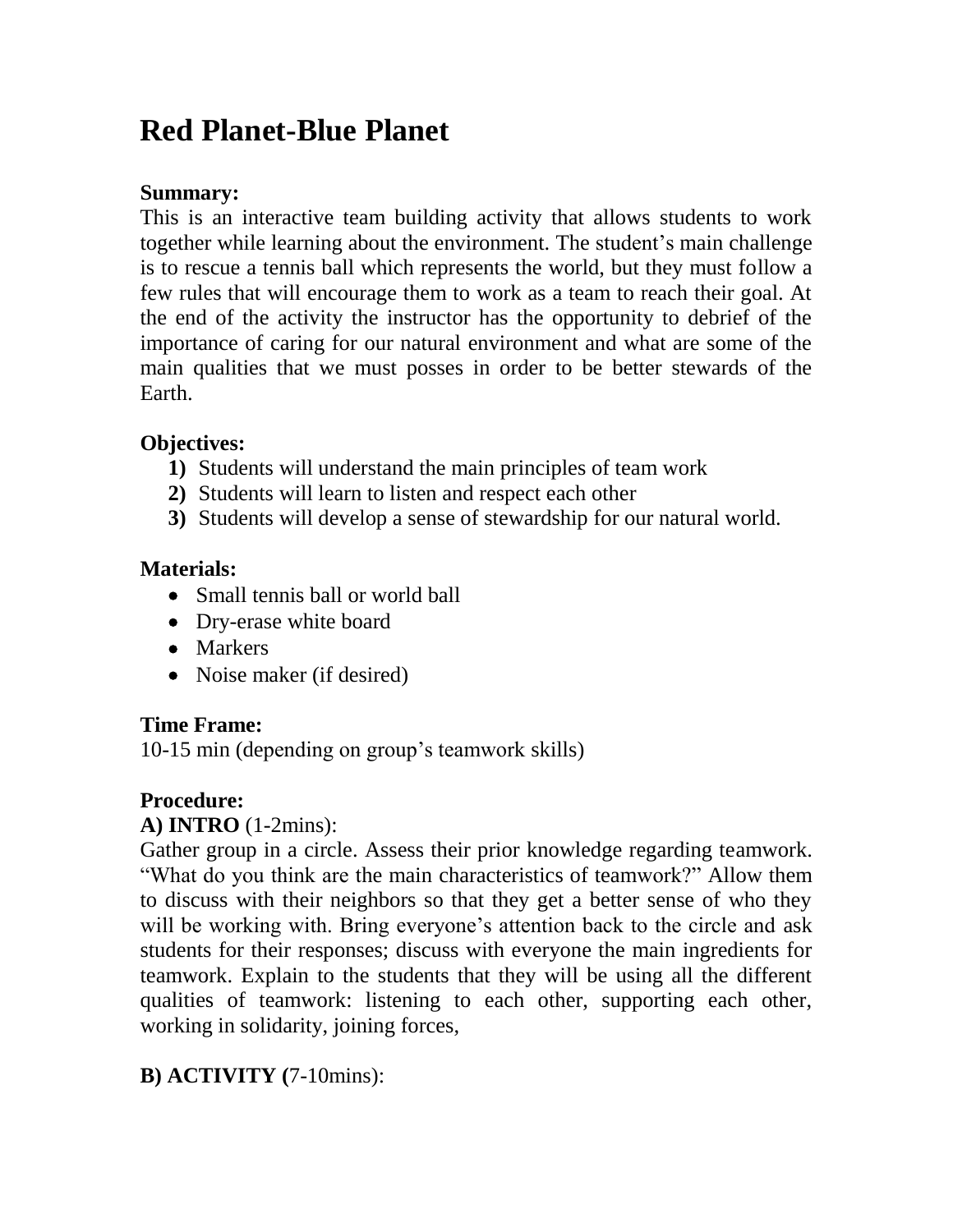Staying in the circle, show students the world (tennis ball) and tell them that you have taken over the world and that they have to rescue it as a team. On the top part of the white board draw a stick figure representing you and the world next to you on the ground; then, on the bottom part of the white board draw a shoulder to shoulder line of stick figures which represents them. Remind students that that their goal is to rescue the world from you, but they must follow these rules: (Explain rules using your white board (1min))

- 1. You will turn around (with your back towards them) and you will start counting out loud: **ONE PLANET, TWO PLANETS, RED PLANET, BLUE PLANET.** They are allowed to walk or run while you are counting; while you are explaining this, draw a small arrow from their shoulder-to-shoulder line towards you and the world to give them a visual of their journey.
- 2. As soon as you say **BLUE PLANET**, you will turn around to face them and they must remain frozen. If anyone moves everyone goes back to the starting line (this is team effort!). They will eventually figure out that they must all stop when you say RED PLANET  $\odot$ ; and that it is better to walk and take their time, but let them figure it out on their own. They must come up with their own strategies!
- **3.** IF every one stayed frozen, you will turn away from them and count once more: **ONE PLANET, TWO PLANETS, RED PLANET, BLUE PLANET,** and they can continue getting closer to you. Draw another arrow line showing them how they are getting closer to you and the world.
- **4.** If they make it close to you, they may take the world while you are counting. As soon as you say **BLUE PLANET** and turn around, if you notice the world has been taken, you get one guess of who may have taken the world (On the white board erase the world to represent that it got taken) If your guess is correct they must return to the starting line and start all over from the beginning. If your guess is incorrect they may continue walking towards the starting line. (So now in the white board draw a line that goes back to the starting line to represent their journey). They must bring it all the way back to the starting line while you keep on counting. So part of the strategy is to hide the world from you and work together as a team so that you don't know who really has the world.
- **5.** You continue counting: **ONE PLANET, TWO PLANETS, RED PLANET, BLUE PLANET,** while they continue walking back towards the starting line. And every time you say **BLUE PLANET** and turn around you get one guess of who may have it.